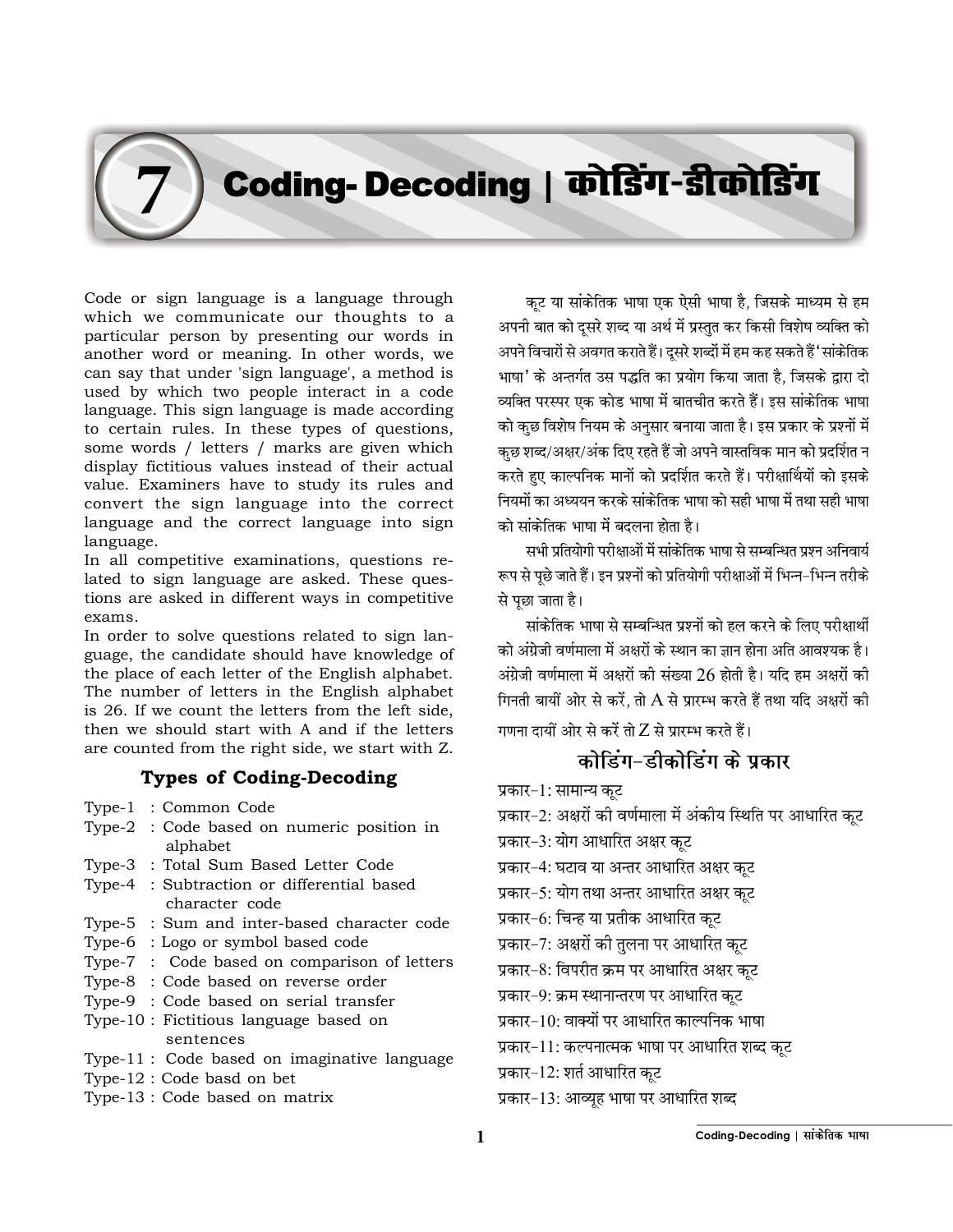## **EXERCISE**

- 1. If  $A = 1$ ,  $CAT = 24$ , then POLICE = ? यदि  $A = 1$ ,  $CAT = 24$  है, तब POLICE = ?
	- (a) 57 (b) 60
	- (c) 62 (d) 59
- 2. If 'GIVE' is coded as 5137 and 'BAT' is coded as 924, how is 'GATE' coded ? If 'GIVE' की कूटभाषा 5137 और 'BAT' की कूटभाषा 924
	- है, तो 'GATE' की कूट भाषा क्या है?

| (a) $5427$ | (b) $5724$ |
|------------|------------|
| (c) $5247$ | (d) $2547$ |

- 3. If CAT is coded as 3120, what code number can be given to NAVIN ? यदि CAT को कूटभाषा में 3120 लिखते हैं, तो दिए गए NAVIN की संख्या क्या होगी?
	- (a) 14122914
	- (b) 49274654
	- (c) 73957614
	- (d) None of these /
- 4. If DANGER is coded as 11–8–21–14–12–25, then how will be coded the word MACHINE ? यदि DANGER को 11-8-21-14-12-25 लिखते हैं, तो शब्द MACHINE को कैसे लिखेंगे?
	- (a) 20–10–8–12–15–16–7
	- (b) 20–8–10–15–16–21–12
	- (c) 10–21–15–14–26–17–18
	- (d) 20–8–10–16–17–22–13
- 5. In a certain code language, "BAD" is written as "7" and "SAP" is written as "9" How is "BAN" written in the code language?

यदि किसी निश्चित कुट भाषा में, "BAD" को "7" तथा "SAP" को "9" लिखा जाता है। तो उसी भाषा में "BAN" को किस प्रकार लिखा जायेगा?

| (a) 8   | $(b)$ 3 |
|---------|---------|
| $(c)$ 4 | $(d)$ 6 |

6. In a certain code language, "PEN – TAN" is written as "0". How is "DEN – COB" written in that code language?

यदि किसी निश्चित कूट भाषा में, "PEN -TAN" को "0" लिखा जाता है। तो उसी कूट भाषा में "DEN - COB" को किस प्रकार लिखा जायेगा?

| (a) 8                       | (b) 3   |  |
|-----------------------------|---------|--|
| $\left( \text{c} \right)$ 9 | $(d)$ 7 |  |

7. In a certain code language, "MASTER" is written as "682145" and "STAMP" is written as "21869". How is "PASTE" written in that code language?

यदि किसी निश्चित कूट भाषा में, "MASTER" को "682145" तथा "STAMP" को "21869" लिखा जाता है। तो उसी भाषा में "PASTE" किस प्रकार लिखा जायेगा?

(a) 82145 (b) 98214

(c) 69218 (d) 95184

- 8. In a certain code "MOUSE" IS written as "PRUQC". How is "SHIFT' written in that code? एक निश्चित कूटभाषा में "MOUSE" को "PRUQC" लिखते हैं, तब "SHIFT' का कोड क्या होगा?
	- (a) VKIDR (b) VJIDR
	- (c) VIKRD (d) RKIVD
- 9. If SPARK is coded as TQBSL, what will be the code for FLAME ? यदि SPARK की कूटभाषा TQBSL है, तब FLAME की

कूटभाषा क्या होगी?

- (a) GMBNF (b) GNBNF
- (c) GMCND (d) GMBMF
- 10. If in a certain code HYDROGEN is writen as JCJZYSSD, then how can ANTIMONY be written in that code ? HYDROGEN यदि एक निश्चित कूट भाषा में स्वर्ग्ट्यालिकों को अन्नी को पर पानी को पर पानी को उसी कटभाषा<br>JCJZYSSD लिखते हैं, तब JCJZYSSD में क्या लिखेंगे?
	- (a) CPVKOQPA (b) CRZQWABO
	- (c) ERXMQSRC (d) GTZOSUTE
- 11. If BLUE is written as EUBL, then BULB is written as : BLUE को EUBL लिखते हैं तब BULB र
	- (b) BBUL (a) BLUB
	- (c) BBLU (d) BLBU
- 12. If HEROISM is coded as SVILRHN, then how will ALP be coded as?

यदि HEROISM का कोड SVILRHN है. तो ALP का कोड ज्ञात करें?

**Coding-Decoding | सांकेतिक भाषा** 2